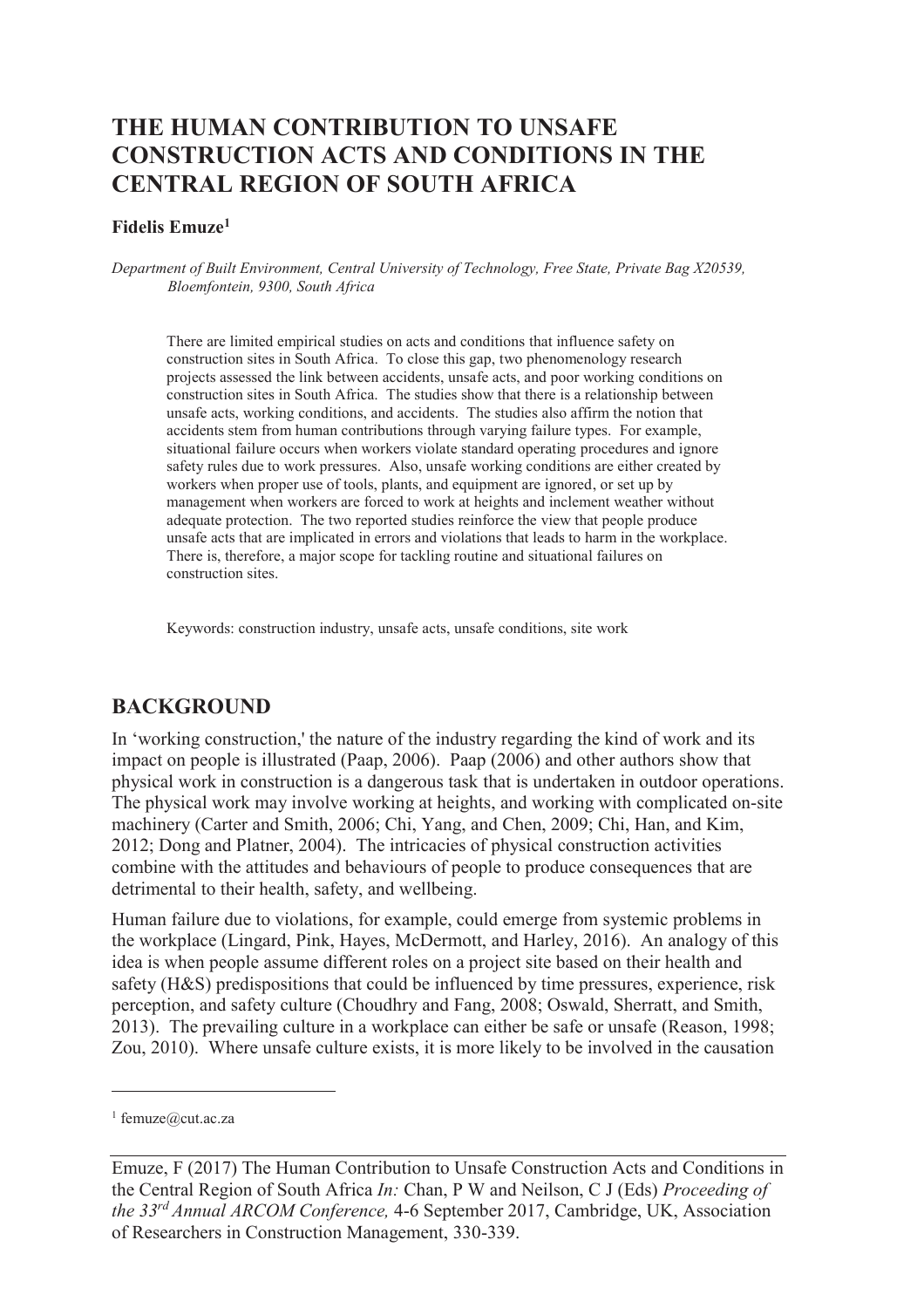of organisational rather than an individual accident (Reason, 1998; Zou, 2010). The work of Reason on accident causation shows how organisational factors, local workplace conditions, and individual or team unsafe acts could break down defences in a system and produce adverse outcomes (Reason, 2016).

When workers exhibit traits and actions considered dangerous in a workplace, they are sometimes likened to be 'human-as-hazard' (Reason, 2008). One reason for referring to workers as a hazard is the observed ability of the acts of people to break down the defences within a system with detrimental results that implicate safety (Reason, 1990; Reason, 2008). For example, through human fallibility (which can only be moderated) activated hazards may become risks that people, 'as agents,' convert into accidents through human failure (errors and violations) (Reason, 1990, 1995, 1998; Reason, 2008).

In construction, management actions/inactions, unsafe acts of workers, non-humanrelated events, hazardous conditions within normal construction site activities, have been established as the root causes of accidents (Abdelhamid and Everett, 2000). Some of these causes 'morph' and continue to harm people in South African construction (Emuze and Smallwood, 2012a; Emuze and Smallwood, 2012b; Emuze, van Eeden, and Geminiani, 2015).

Although accidents could be explained in different ways depending on the aspects addressed by a model (Katsakiori, Sakellaropoulos, and Manatakis, 2009), the critical theories found in 'person model' and 'system model' of unsafe acts indict the contributions of individuals to accident manifestation. According to Reason (2008), the person model views unsafe acts as arising from wayward mental processes in the form of forgetfulness, inattention, distraction, carelessness, poor motivation, inadequate knowledge, skills and experience, culpable negligence and recklessness. In contrast to the person model, a system model goes beyond local events to identify contributory factors in the workplace, organisation, and the complete system in a context. The implication of the system view is that frontline construction workers may not always be the instigators of an accident. Rather, resident pathogens that have accumulated for a long time in the workplace may have instigated the manifestation of an accident (Reason, 1990, 2016). The resident pathogens metaphor lay emphasis on causal factors existing in a system before an accident sequence begins (Moray, 2005). The disadvantage of the system model is its utmost attention to the system, which ignores human contributions and then instils "learned helplessness" in people (Reason, 2008: 103).

As a result of the human contributions mentioned above, two exploratory studies sought responses to "what is the relationship between working conditions and accidents; and why unsafe acts and conditions are of greater concerns in construction." The studies were conducted in the central region of South Africa in 2016 to explore possible responses to the postulated questions. The next section of this paper presents the research method of the two studies. After the method section, a short version of the results from the studies is used to lay the foundation for a discussion on human contributions to unsafe acts and conditions in construction.

### **RESEARCH METHOD**

This paper reports on two similar phenomenology studies that were conducted in the central region of South Africa (Bloemfontein and Kimberly) in 2016. The two studies attempted what Silverman referred to as 'situated phenomenology' to produce the data that are intended to be illustrative (Silverman, 2013). The first study obtained the views of construction professionals responsible for safety on project sites in Kimberly, South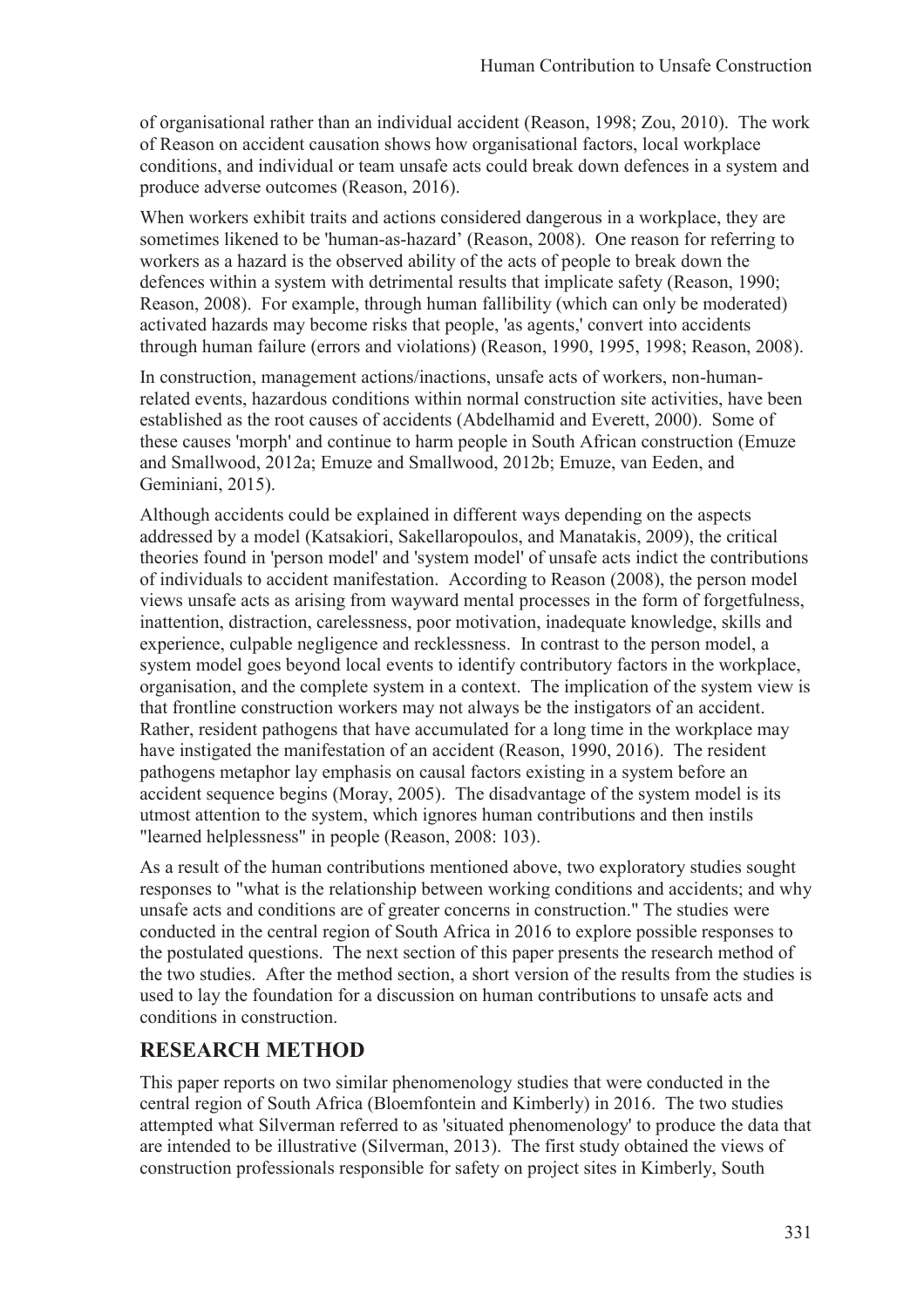Africa (Study A). Face-to-face interviews were conducted on several project sites with 22 professionals. Before the compilation of the interview guide, four accidents records were textually analysed to observe the issues around the topic. A safety manager that was interviewed at the early stage of the study provided access to the accident records of the construction firm where he is employed. It is unclear if the safety manager witnessed the four accidents, but he provided verbal information to clarify observations in the records. The four cases found in the safety record of the firm were used by the safety manager to buttress the view that accidents involve human constructions. The identified issues were after that used to compile the open-ended questions of the interviews. The semistructured interviews follow the reviewed literature and the findings of analysed accident records. The data collection process began with an email and telephonic approach of contractors busy with projects within Kimberly, South Africa. The interviewees were purposively selected, and they were free to elaborate on all the questions based on their experiences. With various job titles such as H&S Manager, Site Agent, Safety Officer, and Civil Engineer, the field work was able to engage professionals occupying site management positions. All the 22 interviewees in this study have post-secondary qualifications in the built environment disciplines, and the average length of working experience recorded for the cohort was 16 years.

The second phenomenology study was conducted among contractors in Bloemfontein, South Africa (Study B). The face-to-face interviewing of workers, their supervisors, and managers on seven construction sites were done with the aid of a protocol that contains open-ended questions that were informed by the central research question. The interviewees were contacted through email and telephone to ascertain that they are busy on projects within Bloemfontein and they are willing to participant in the study. Eleven contractors were contacted, but four declined to take part in the study. All the interviews took place on project sites. The seven interviewees in this particular study include three safety officers, two artisans (electrician and carpenter), one assistant SHEQ (Safety, Health, Environment & Quality) manager, and a managing director who also doubles as the project manager for his firm. The interviewees have tertiary construction educational qualifications, and the length of their construction industry working experience ranged from 5 to 29 years.

In total, 29 interviews were conducted in the two studies and the transcribed data were thematically analysed. Thematic analysis, which involves identifying, interpreting and reporting patterns was used. Working through the interview data helped the analysis to integrate perceptions together with the central research question (Ritchie, Lewis, Nicholls, and Ormston, 2013).

### **RESEARCH FINDINGS**

### **Examples of Site Accidents**

Four accident cases in a particular company were analysed before the start of the interviews in Study A. The cases were provided by a safety manager who gave access to company safety records. The record shows that the four accidents occurred between 2012 and 2015. In Case 1 that took place on the 21 August 2012, a worker was injured while working with a crusher. The accident happened when the foreman wanted to adjust the track on a conveyor while removing a tramp iron from a magnet. When the conveyor started, the worker managed to hold onto the gantry of the magnet while his lower body was pulled under the magnet. Fellow workers raised the alarm and the conveyor was stopped. The employee sustained injuries to his back and leg. In Case 2 that happened on the 24 of April 2014, a worker suffered a head and neck injury in the workplace.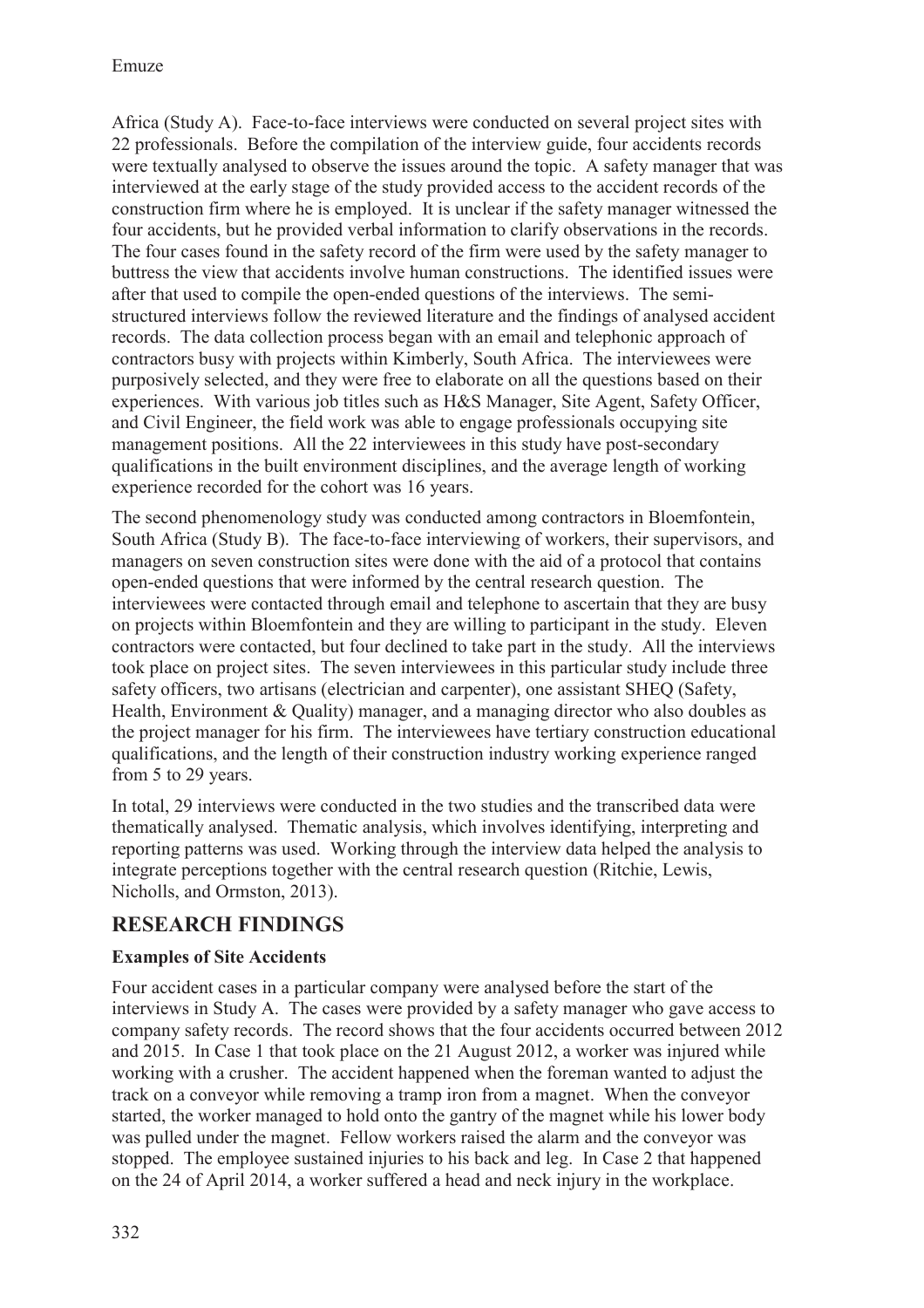While working next to a structure that was being erected on the site, a 16m piece of roof sheeting was blown off the structure by the wind. The roof sheet landed on the worker's head, and he fell to the ground, unconscious. Luckily, the worker was wearing a hard hat, which protected his head. The worker was taken to hospital where he was treated. After medical treatment, the employee was sent home and returned to work after some days off. In Case 3 (14 October 2014), a worker was injured on site when himself and a fellow worker were busy replacing bin liners on a Komatsu plant. A steel plate that was gouged came loose, popped off the container surface and fell against the employee's left ankle. The accident resulted into instant skin graze, and the worker was rushed to the closest hospital for treatment. The worker returned to work after medical treatments and some days off. In case 4 (6 of February 2015), a worker was injured on site while busy working in an excavation. There was a sudden ground dislodgement, and the employee was almost buried alive. An ambulance was called, and paramedics treated him on the scene. He was after that taken to a clinic where a computerized tomography scan was done. Although there were no internal injuries or broken bones, the doctor booked the injured worker off to resume light duties some days after the accident. These four cases that were extracted from a single company underline the relationship that exists between accidents and physical work in construction.

Besides the four accident cases outlined in Study A, the interviewees in Study B confirmed that minor accidents do occur on their project sites. The Study B interviewees have experienced consistent hand injuries, cuts, and lacerations in construction. Other types of harm cited by the Study B interviewees include eye injuries, body injuries caused by workers trapped between equipment or caught in confined spaces, head injuries caused by falling objects, and electrocution. These examples of accidents recorded in both studies are individual in nature (and not organisational accidents) and they appear to have elements of human constructions, through acts and conditions.

### **Perceptions of Unsafe Working Conditions**

Regarding unsafe working conditions, an interviewee stated that it is a state created by the work environment on a construction site. The interviewees suggest that there is a relationship between accidents and working conditions on project sites. One interviewee said that tight deadlines and the resultant hurried activities could cause accidents. The interviewed safety manager made the comment that the safer the working conditions, the fewer the accidents. He emphasized the importance of providing workers with protective gears, reliable machinery and good haul roads. Another safety officer focused on the importance of daily safety checks. A common concern among the interviewees is working at heights, which often creates a major likelihood of accidents. The interviewees opine that people working at heights should be physically and medically fit. Some of the examples included workers using wrongly erected scaffolding and labourers falling into excavations that were not properly barricaded. Many of the interviewees named 'human error' as the leading cause of most accidents. Two interviewees found that working long hours was a risk factor as people make mistakes when they are fatigued. Another interviewee suggests that alcoholics among working crews constitute 'human-as-hazard.' Also, when asked to discuss the factors that determine the state of working conditions on their project sites, the interviewees agreed that topography and site layout are crucial to safety. They explained that factors such as adequate working space allow people to be safe and orderly. They decided that when a site is congested and chaotic, working conditions will deteriorate. A few interviewees say that the priority that management places on safety management and the way that they enforce it could also determine the working conditions in a site.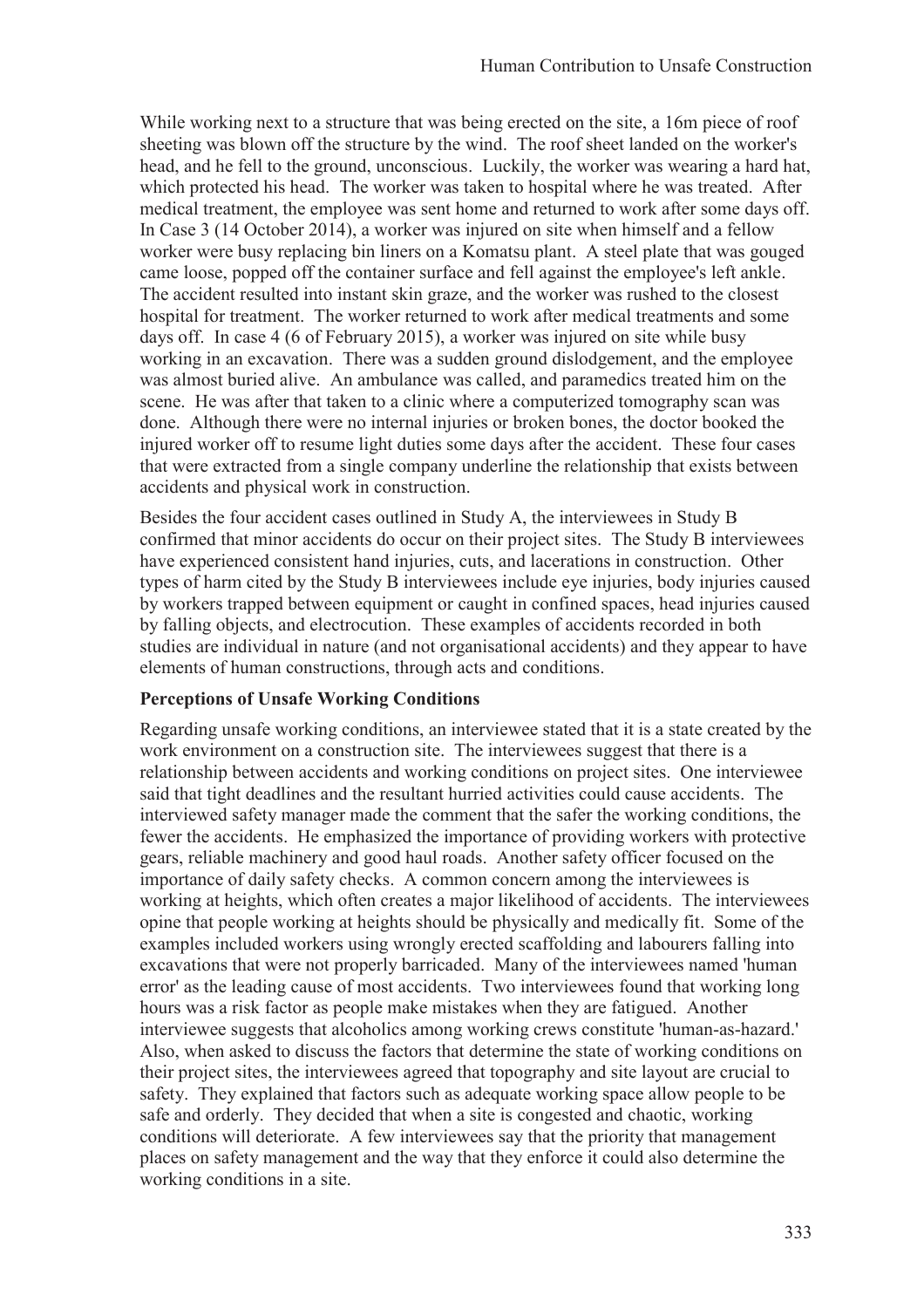Also, an interviewee stated that workers could also cause unsafe conditions. The interviewee says "…not doing proper housekeeping, leaving materials lying around the workplace or leaving equipment or machinery on standby unattended" are conditions created by workers. In contrast, an interviewee stated that sometimes unsafe conditions are caused by management when they are:

…forcing labourers to work in an environment that are not safe, such as expecting labourers to work on the scaffold, which is not safe because of lack of alternative or forcing people to work in poor conditions. Weather is an instance of a poor condition, for example, wind can blow things to labourers' eyes when not wearing safety goggles, or a strong wind, which can blow a person who is at the top of the building down.

Another cited example is the first-hand experience of the students conducting interviews on sites in 2016. The students observed and took pictures of electric wires that were running through stagnated water on a particular site. This is an example of an unsafe condition which is created by workers (but appears to be allowed by management). The site shows that wooden shutter planks are left carelessly on the ground near walkways, which are used as formwork to support a concrete structure. When the shutter planks are removed from hardened concrete, they have protruding nails on them, which could injure people on the site.

#### **Perceptions of Unsafe Acts**

According to six interviewees, unsafe acts is what people do that is not safe or how people act towards their work and how they behave towards it when they are not working with standard procedures and methods. An interviewee regarded unsafe acts as the omissions by workers that are not safe. The six interviewees contend that unsafe acts are typical acts observed on construction sites. Some cited acts include working with a grinder without wearing safety goggles and ear plugs, working on scaffolding that is not structurally safe, working on a high scaffold without safety harnesses, not using equipment or tools in a recommended manner, and working under the influence of substances - drugs or alcohol (or both). The interviewees say that unsafe acts are caused by workers through their behaviours and attitudes that are underpinned by ignorance and negligence. Other causes of unsafe acts reported by the interviewees comprise of lack of concentration (inattention), poor knowledge of the implications of acts (whether it is safe or not), and lack of safety information.

In brief, most interviewees perceive that carelessness and complacency pose a serious threat to safety management. For example, one safety officer mentioned that he witnessed workers climbing onto scaffolding they know to be unsafe. The cited incidence is a clear case of violations on sites. Most interviewees also say the negligence of employees regarding the use of allocated protective gears and safety harnesses when working at heights. Another interviewee mentioned that even though barricades are put in place, workers deliberately ignore the risks of falling or tripping. Other interviewees indicated unsafe acts such as not following proper procedures, and using untested work methods.

#### **Regulating Unsafe Acts and Working Conditions**

After these cited improper practices, questions regarding compliance were asked in the two studies. In response, most interviewees suggest that regulations positively influence working conditions. For instance, some of them say that regulations 'forced people to pay attention to housekeeping.' Some interviewees were confident that regulations helped with the smooth running of construction sites. Many interviewees contend that toolbox talk is beneficial and when handled correctly, it significantly promotes safe and healthy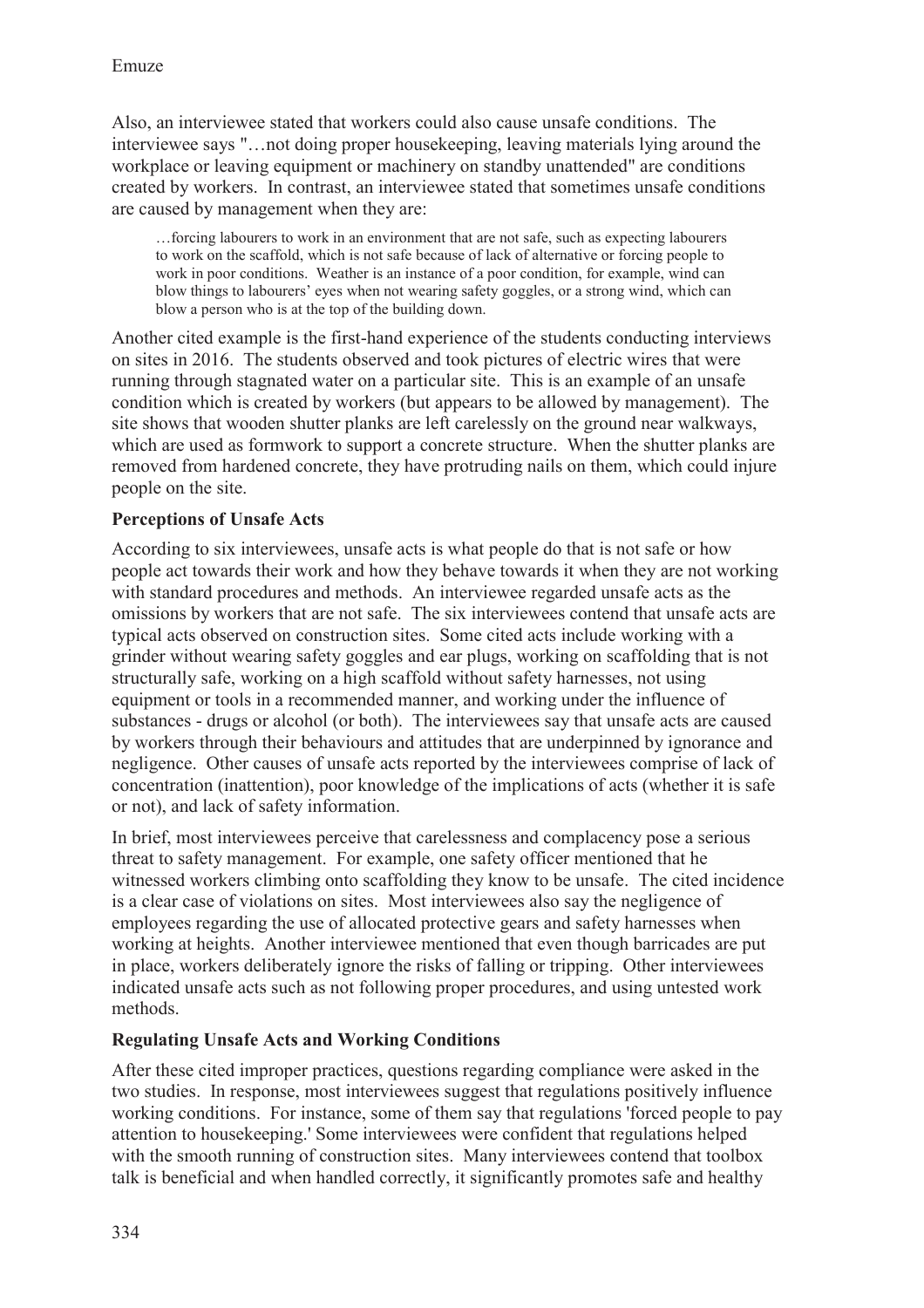working conditions. An interviewee mentioned the need for safety personnel on project sites to understand the work to be done. However, some interviewees were of the opinion that excessive regulations reduced the pace of operations, while others perceive that certain regulations were not applicable to specific construction operations. For instance in Study A, interviewee seven indicated that "...workers are likely to get hand injuries because they use bricks, trowel, grinders, hammers, etc., which are liable to damage or injure their hands". Whereas Interviewee six say "bricklayers always complain that they don't sense the brick when wearing safety gloves, they prefer to use their bare hands as it speeds up their building process."

The nature of work and the preference of workers to follow a particular method is in the spotlight in these comments. When asked about the causes of accidents that they have encountered in the industry, the interviewees were of the opinion that unsafe acts observed through negligence, poor attitude and behaviour of workers, and unsafe conditions are primary origins of accidents. A comment that is indicting the industry was made by an experienced interviewee, who says:

…unsafe acts and unsafe conditions (such as poor housing keeping) cannot be blamed all the time; people have to think about direct causes and indirect causes of accidents.

Study A and Study B recorded divergent views on whether unsafe acts and conditions could be avoided in construction. For example, two interviewees stated that in their opinions, "...unsafe acts cannot be prevented because they are caused by employees' behaviour towards their work, and such acts are difficult to change or modify". However, interviewee 7 in Study A stated that all unsafe acts and conditions could be prevented if a proper safety management system (SMS) is deployed on a site. More importantly, all the interviewees concur that weather is the only unsafe condition that cannot be prevented because it is not subject to human control. In a nutshell, the interviewees were in agreement that training (context specific workshops), education, enhanced safety awareness, and appropriate safety programmes could reduce accidents caused by unsafe acts and conditions. Also worthy of note is the view that management commitment is central to the efficacy of mitigation efforts required for the eradication of unsafe acts and conditions. The reason why management must be involved is rooted in the idea that safety management is an expense that management cannot avoid. As an illustration, an interviewee opines that:

…safety has to start from the top and then cascade to the bottom because if people from the top are not interested in health and safety, so shall the individuals in the workplace because no one is motivating or showing them that safety is a priority.

While noting the veracity of this particular comment, the author of this paper subscribe to the notion that safety is more than a priority. Rather it should be viewed as a value. Furthermore, it is notable that the interviewees perceive that compliance safety may be used to curtail unsafe acts and conditions. One interviewee cited an example. He noted that where workers (such as bricklayers that prefer to lay bricks without protective gloves) are being told to wear appropriate Personal Protective Equipment (PPE), and they refuse; compliance to regulations could be used to modify such behaviours.

So in theory, the interviewees were in support of the notion that regulations will be useful, but in practice, their opinions differ. For example, some of the interviewees noted that regulations have an adverse impact on them regarding the cost of compliance. The interviewees noted that companies have to register all their workers (the author is of the view that this is referring to compensation insurance that is mandated by legislation in South Africa). The concern of the interviewees is based on the premise that the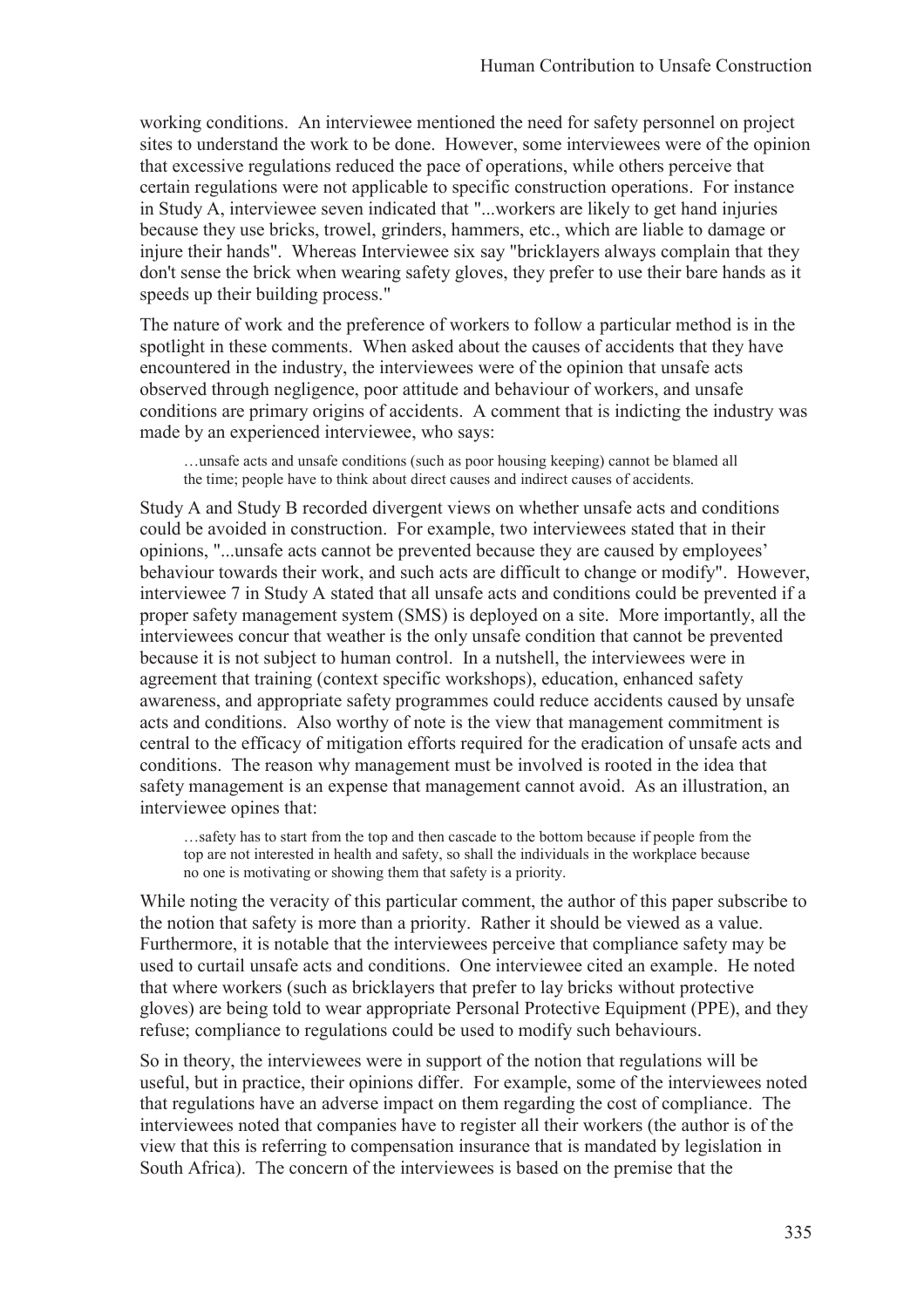registration of workers is expensive. The question is, if compliance is expensive, what about the cost of an accident? Another hypothetical example cited by one interviewee is that if there is an incident on site and a fatality is recorded, there is a possibility that the responsible contractor may serve a jail term because of the liability regarding the workers under his/her supervision. An interviewee opines that:

…where H&S is not taken into considerations, the biggest challenge that companies experience is the loss of money, because it is the company's responsibility to pay for labourers' medical bills if they get injured in the workplace and also to pay for damages to the property.

It is also worth noting that an interviewee claimed that a major challenge of compliance enforcement is workers' attitudes and behaviours to safety. The interviewee implied that working with people is difficult:

...because some of them when you tell them what to do, they will inform you that they have been working in the industry for a very long time, and no one will tell them how to do their work.

A relatively common challenge also recorded is that contractors are forced to work with unskilled local workers from host communities of projects. Three interviewees perceive that most contractors complain that strict compliance with safety reduces their onsite production because:

...there are certain tasks that safety inspectors do not allow workers to do. In some cases, where activities are suspended due to working at heights without safety harnesses, safety officers will not let them proceed until they have been supplied.

### **DISCUSSION**

Study A and Study B link unsafe acts with unsafe working conditions in construction. The two studies highlight the widely reported perception that unsafe acts and poor working conditions are the forerunners to accidents in the construction industry (Shin, Lee, Park, Moon, and Han, 2014). Both Study A and B also highlight human failure types that exist on construction sites. Of the widely reported human failure types, which include slip (commission), lapse (omission), mistake (both rule and knowledge bases), and non-compliances (routine, situational and exceptional) (Reason, 1990), Study A and Study B suggest that routine and situational human failure types are dominant on sites in the region. The implication is that deliberate deviation from rules, regulations, and safe working procedures, which is known as 'violations' are common among construction workers. It, therefore, appears that non-compliance has become the 'norm' so much that the interviewees contend that enforcement of regulations and regular daily inspection is required on sites.

The observations from the two South African studies, however, resonate with the Australian study reported by Lingard et al., (2016). The Australian study shows how safety rule violations in the construction industry have become routine (Lingard et al., 2016). Similar to the opinions of the interviewees in the two South African studies, the violations appear not to be deliberate acts of sabotage by workers in Australia. Rather, violations such as 'the gap between work as imagined and work as done' are routinely undertaken by construction workers (Lingard et al., 2016). Examples of routine deviations are illustrated by the interviewees in Study B, who say that the unsafe acts are seen through negligence, poor attitudes and behaviours of workers, and unsafe conditions are primary origins of accidents in the industry. As an illustration, an interviewee in Study B indicated that: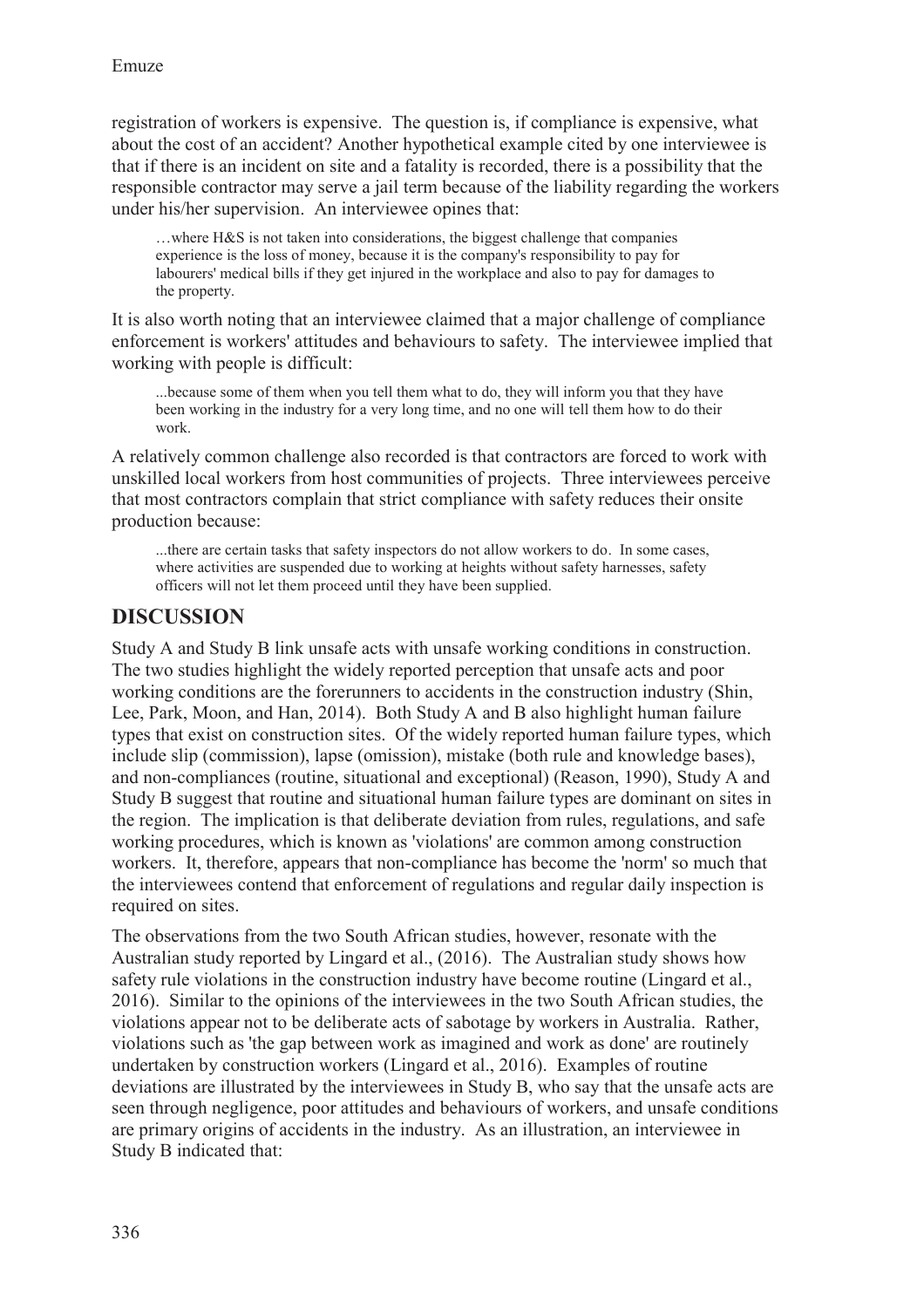…bricklayers always complain that they don't sense the brick when wearing safety gloves, they prefer to use their bare hands as it speeds up their building process.

The nature of work and the preference of workers to follow a particular method is in the spotlight. The preference of employees to follow what they perceive to be suitable for them is unintentionally making violations routine in construction operations. Also worthy of note is the situational human failure type reported in both Study A and Study B. Situational failures occur when workers deliberately take shortcuts and fail to follow safe working procedures to fast-track the completion of activities. The situational noncompliance is dictated by context-specific factors such as time pressure, workload, inappropriate tools, and unsuitable equipment (Alper and Karsh, 2009). In effect, work pressures from tight deadlines and rush activities to maintain production in construction reduces levels of compliance with safety rules (Guo, Yiu, and González, 2016), and by so doing, work pressure is promoting situational human failure in construction.

The routine and situational human failure types highlighted in the two South African studies highlight the influence that frontline workers and management have on unsafe acts and conditions. The influence implies critical theories found in the 'person model' and 'system model' of unsafe acts (Reason, 2008). For example, the behaviour of workers in the construction industry is influenced by time pressures, training, experience, risk perception, safety culture, and management (Oswald et al., 2013). The substance abuse incidents cited by interviewees in this paper also emerge as a significant factor in Oswald et al., (2013).

The above discussion suggests that the cursive nature of the causes of unsafe acts and conditions require a better understanding of how to eliminate them in construction.

## **CONCLUSIONS**

The studies reported upon in this paper reinforce the notion that unsafe acts and conditions could work with resident pathogens to produce accidents. For example, the studies suggest that accidents and working conditions are linked through human contributions (unsafe acts). Such contributions are manifest through attitudes and behaviours of people in construction. Also, the unsafe conditions created by man (both management and their workers) occurs in various ways. By forcing workers to complete tasks on elevated platforms without the use of mandated safety harnesses perpetuate unsafe conditions on sites. The narrative in this paper shows that unsafe conditions can be controlled and it is subject to modification if concerned people are willing to make an effort. Although the interviewees in the reported studies mentioned that enhanced training, education, management commitment and enforcement of regulations would reduce the problem, there is a reason to argue that these measures can only produce marginal improvements until there is a definite shift in the mind-set of the people concerned. The change in the mind-set is what would alter the attitudes and behaviours of workers so that they do not engender unsafe outcomes.

The shift is mind-set is also required to tackle unsafe acts that produce both routine and situational human failures on construction sites. There is a clear indication that no matter how rules are implemented or enforced on sites, with less commitment from concerned parties, accidents caused by unsafe acts and conditions will continue in the industry. Unsafe acts and conditions are therefore of major concern in construction where they have the tendency to transform into practice 'norms'. In effect, people have to learn that safety begins with them, and then, it has to start from people at the management levels where conditions in workplaces are controlled.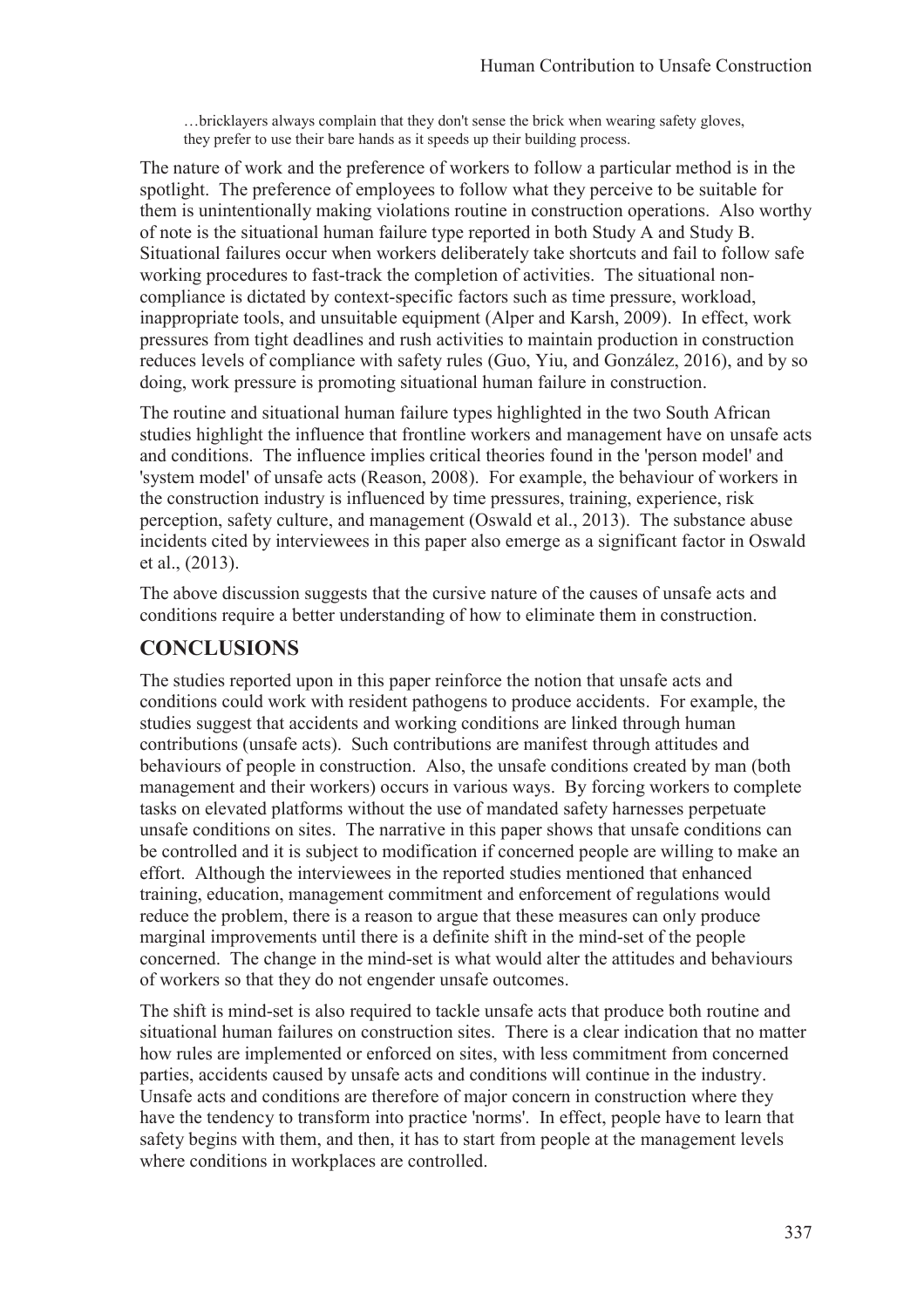## **ACKNOWLEDGEMENTS**

In developing this paper, the author has drawn on treatises produced by his students in 2016. The author gratefully recognises Andre van Zyl, Darryn van Zyl, and Gaelebale Moeti. The contributions of the two anonymous reviewers of this paper are also appreciated.

## **REFERENCES**

- Alper, S J and Karsh, B-T (2009) A systematic review of safety violations in industry. *Accident Analysis & Prevention*, **41**(4), 739-754.
- Abdelhamid, T S and Everett, J G (2000) Identifying root causes of construction accidents. *Journal of Construction Engineering and Management*, **126**(1), 52-60.
- Carter, G and Smith, S D (2006) Safety hazard identification on construction projects. *Journal Of Construction Engineering and Management*, **132**(2), 197-205.
- Chi, C-F, Yang, C-C and Chen, Z-L (2009) In-depth accident analysis of electrical fatalities in the construction industry. *International Journal of Industrial Ergonomics*, **39**(4), 635-644.
- Chi, S, Han, S and Kim, D Y (2012) Relationship between unsafe working conditions and workers' behavior and impact of working conditions on injury severity in US construction industry. *Journal of Construction Engineering and Management*, **139**(7), 826-838.
- Choudhry, R M and Fang, D (2008) Why operatives engage in unsafe work behavior: Investigating factors on construction sites. *Safety Science*, **46**(4), 566-584.
- Dong, X and Platner, J W (2004) Occupational fatalities of Hispanic construction workers from 1992 to 2000. *American Journal of Industrial Medicine*, **45**(1), 45-54.
- Emuze, F and Smallwood, J (2012a) Construction motor vehicle accidents in South Africa: Preliminary findings. *In*: I Krisiani Tjandra, G Ofori, E Ai-Lin Teo (Eds.) *Proceedings of the CIB W099 International Conference on 'Modelling and Building Health and Safety'*, 10-11 September 2012, Singapore, 203.
- Paper presented at the Proceedings of CIB W099 International Conference 2012, Modelling and Building Health and Safety
- Emuze, F and Smallwood, J J (2012b) Perspectives on health and safety in construction and design. *Proceedings of the ICE-Management, Procurement and Law*, **165**(1), 27-34.
- Emuze, F, van Eeden, L and Geminiani, F (2015) Causes and effects of building collapse: A case study in South Africa, *Proceedings of the CIB W099 International Health and Safety Conference*. Belfast, UK: CIB, 407-416.
- Guo, B H, Yiu, T W and González, V A (2016) Predicting safety behavior in the construction industry: Development and test of an integrative model. *Safety Science*, **84**, 1-11.
- Katsakiori, P, Sakellaropoulos, G and Manatakis, E (2009) Towards an evaluation of accident investigation methods in terms of their alignment with accident causation models. *Safety Science*, **47**(7), 1007-1015.
- Lingard, H, Pink, S, Hayes, J, McDermott, V and Harley, J (2016) Using participatory video to understand subcontracted construction workers' safety rule violations. *In*: Chan, P W and Neilson, C J (Eds.) *Proceedings of the 32nd Annual ARCOM Conference*, 5-7 September 2016, Manchester UK. Association of Researchers in Construction Management, 457- 466.
- Moray, N (2005) *Ergonomics: Major Writings / Ed. By Neville Moray: The History and Scope of Human Factors*. London: Taylor and Francis Ltd